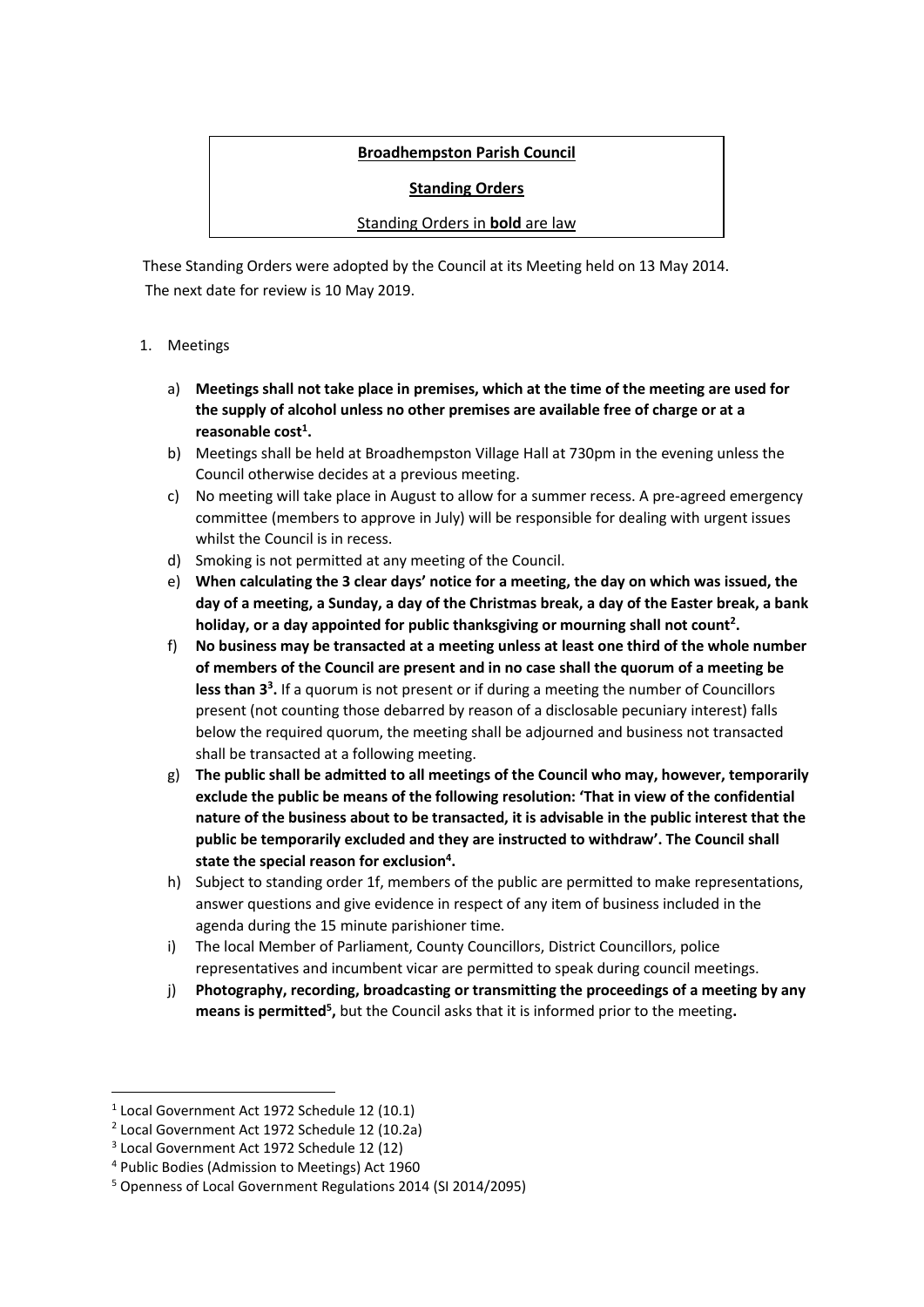- k) **The Chairman, if present, shall preside at a meeting. If the Chairman is absent from a meeting, the Vice-Chairman shall preside. If both the Chairman and Vice-Chairman are absent, a Councillor chosen by the Councillors present at the meeting shall preside<sup>6</sup> .**
- l) **Subject to standing orders which indicate otherwise, anything authorised or required to be done by, to or before the Chairman, may in his absence be done by, to or before the Vice-Chairman.**
- m) **The person presiding at the meeting may exercise all the powers and duties of the Chairman in relation to the conduct of the meeting.**
- n) **Councillors must make a verbal declaration of the existence and nature of any disclosable pecuniary interest at any meeting they are present where an item of business which affects or relates to the subject matter of that interest is under consideration (unless the interest is sensitive,** *as defined by the Localism Act***, in which event you need not disclose the nature of the interest)<sup>7</sup> .**
- o) **Councillors must make a verbal declaration of the existence and nature of any nondisclosable pecuniary interest at any meeting they are present (see Code of Conduct for a definition of a non-disclosable pecuniary interest).**
- p) **Councillors must comply with the statutory requirements to register, disclose and withdraw from participating in respect of any matter in which you have a disclosable pecuniary interest (unless a dispensation has been obtained).** Councillors must leave the room whist the item is considered.
- **q) A dispensation may be granted to permit a member to discuss and vote on an item where they have a disclosable pecuniary interest if after having had regard to all relevant circumstances, the council considers that without the dispensation the number of persons prohibited from participating in any particular business would be so great a proportion of the body transacting the business as to impede the transaction of the business, or considers that granting the dispensation is in the interests of people living in the authority's area, or considers that it is otherwise appropriate to grant a dispensation. A member must submit a written request to the council for a dispensation<sup>8</sup> .**
- r) **A dispensation must specify the period for which it has effect and must not exceed four years<sup>9</sup> .**
- s) No member of the council shall disclose to any person, not a member of the council, any business declared to be confidential by the council.

# 2. Voting

- **a) Members shall vote verbally or by show of hands<sup>10</sup> .**
- b) **All questions at a meeting shall be decided by a majority of the Councillors present and voting thereon.**
- c) **At the request of a Councillor, the voting of any question shall be recorded so as to show whether each councillor present and voting gave his vote for or against that question. Such a request shall be made before moving on to the next item of business on the agenda<sup>11</sup> .**

<sup>6</sup> Local Government Act 1972 Schedule 12 (11.1, 11.2 and 11.3)

<sup>7</sup> Localism Act 2011 Section 31

<sup>8</sup> Localism Act 2011 Section 33.1 and 33.2

<sup>9</sup> Localism Act 2011 Section 33.3

<sup>10</sup> Local Government Act 1972 Schedule 12 (13.1)

<sup>11</sup> Local Government Act 1972 Schedule 12 (13.2)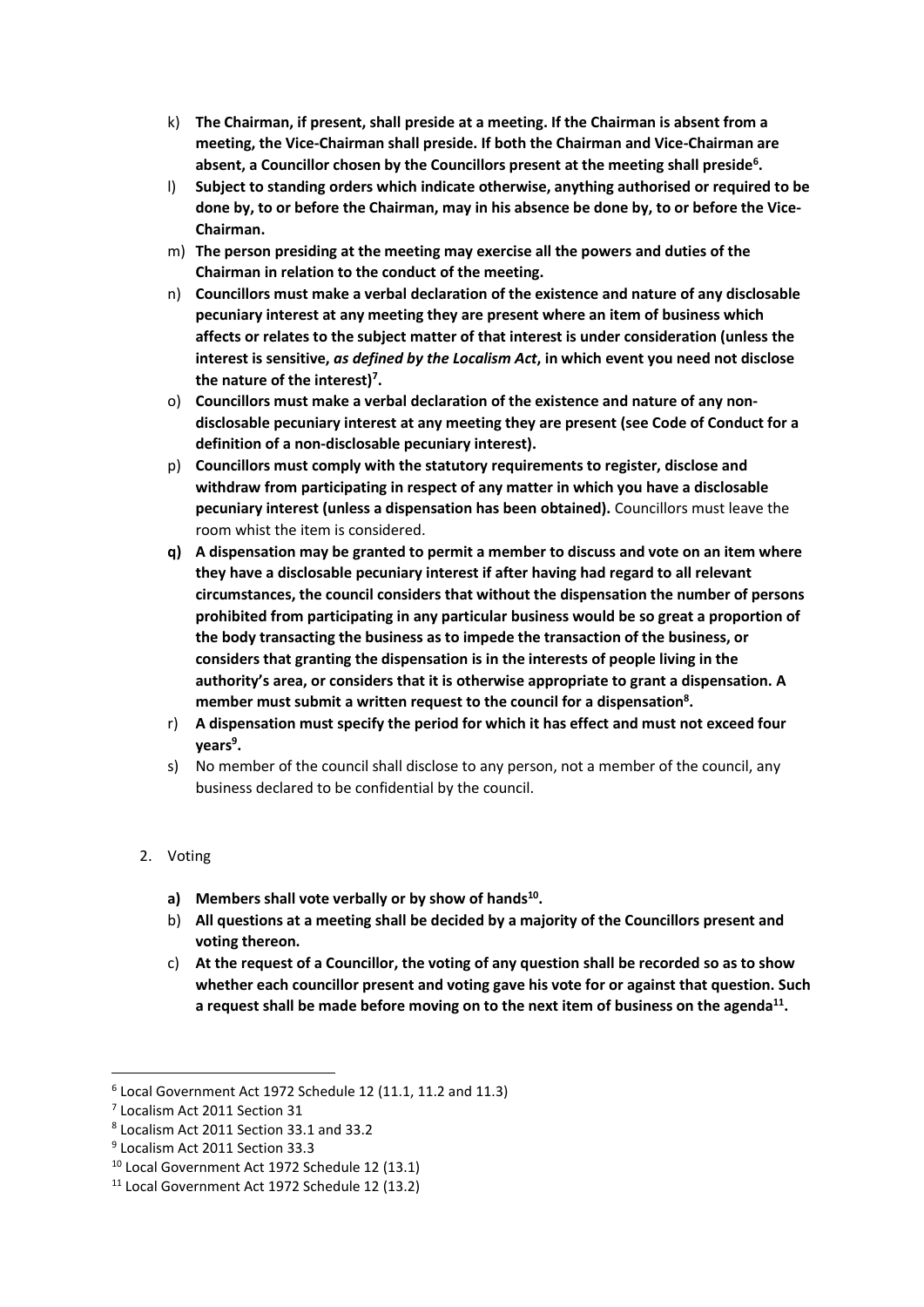d) **The Chairman may give an original vote on to any matter put to the vote, and in case of an equality of votes may exercise his casting vote, whether or not he gave an original vote<sup>12</sup> .**

#### 3. Statutory Annual Meeting

- a) **In an election year, the statutory Annual Meeting of the Council shall be held or within 14 days following the day on which the new Councillors elected take office<sup>13</sup>**
- b) **In a year which is not an election year, the Annual Meeting of the Council shall be held on such a day in May as the Council may direct<sup>14</sup> .**
- c) **If no other time is fixed, the Annual Meeting of the Council shall take place at 6pm.**
- d) **In addition to the Annual Meeting of the Council, at least three other ordinary meetings shall be held in each year on such dates and times as the council directs<sup>15</sup> .**
- e) **The election of the Chairman and Vice Chairman shall be the first business completed at the Annual Meeting of the council<sup>16</sup> .**
- f) **The Chairman of the Council, unless he has resigned or becomes disqualified, shall continue in office and preside at the Annual Meeting until his successor is elected at the next annual meeting of the Council.**
- g) **The Chairman of the Council, unless he has resigned or becomes disqualified, shall hold office immediately after the election of the Chairman of the Council at the next Annual Meeting of the Council.**
- h) **In an election year, if the current Chairman of the Council has not been re-elected as a member of the Council, he shall preside at the meeting until a successor Chairman has been elected. The current Chairman shall not have an original vote in respect of the election of the new Chairman but must give a casting vote in the case of an equality of votes.**
- i) **In an election year, if the current Chairman has been re-elected as a member of the Council, he shall preside at the meeting until a new Chairman has been elected. He may exercise an original vote in respect of the election of the new Chairman and must give a casting vote in the case of an equality of votes<sup>17</sup> .**
- j) **At each Annual Meeting of the Council the first business shall be:**
	- **i. To elect a Chairman and Vice Chairman of the Council**
	- **ii. To receive the Chairman's declaration of acceptance of office**
	- **iii. In the ordinary year of election of the Council to fill any vacancies left unfilled at the election by reason of insufficient nominations**
	- **iv. To decide when any declarations of acceptance of office and written undertakings to comply with the Code of Conduct adopted by the Council which have not been received as provided by law shall be received**
	- **v.** Confirmation of the accuracy of the minutes of the last meeting of the Council
	- **vi.** In an election year, delivery by councillors of their declarations of acceptance of office
	- **vii.** Review of standing orders, financial regulations and risk management policy
	- **viii.** Review the Council's complaints procedure

<sup>12</sup> Local Government Act 1972 Schedule 12 (39.2)

<sup>13</sup> Local Government Act 1972 Schedule 12 (7.2)

<sup>14</sup> Local Government Act 1972 Schedule 12 (7.2)

<sup>15</sup> Local Government Act 1972 Schedule 12 (8.1)

<sup>16</sup> Local Government Act 1972 Schedule 12 (15.2)

<sup>17</sup> Local Government Act 1972 Schedule 12 (39.2)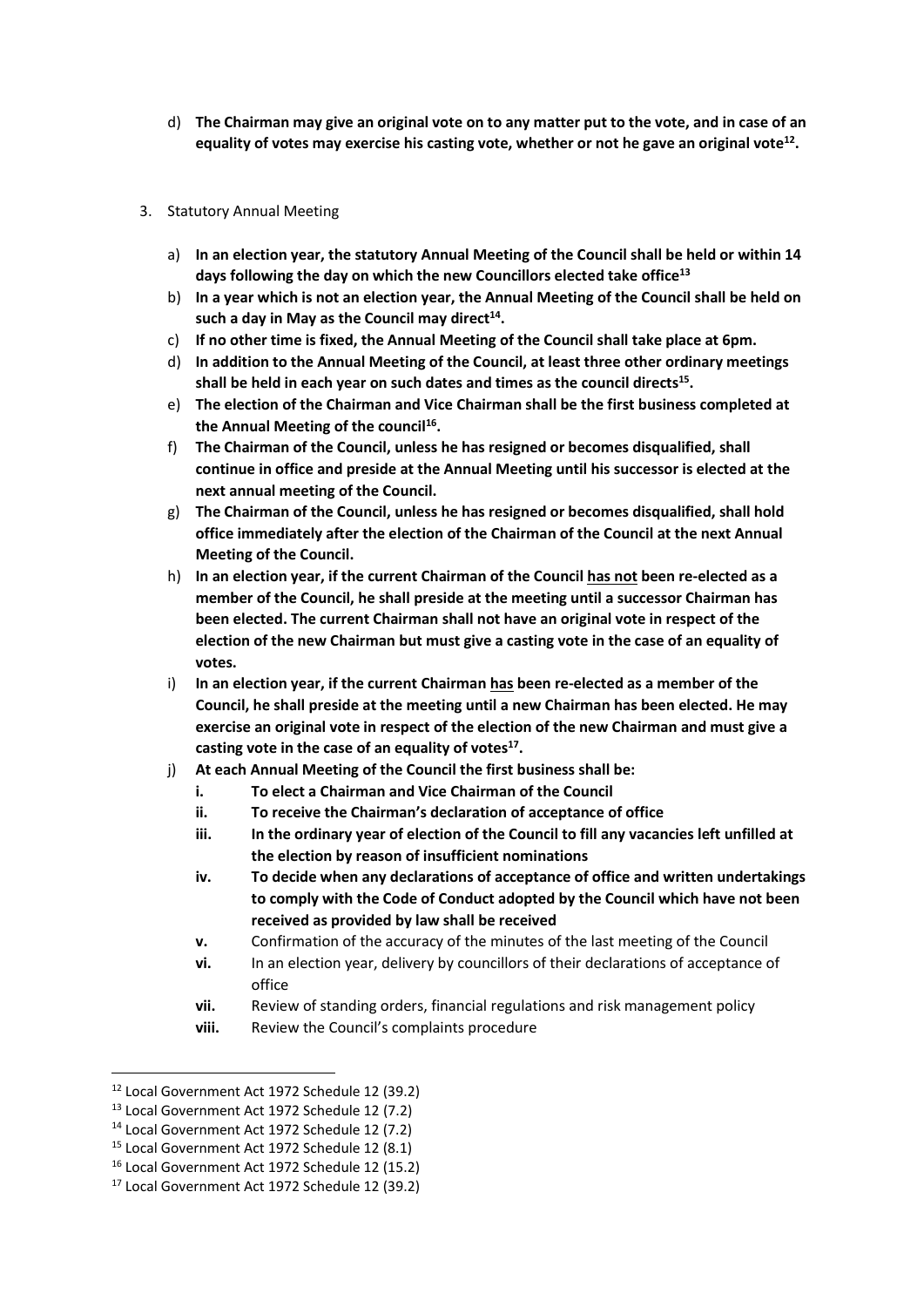- **ix.** Review the Council's procedures for handling requests made under the Freedom of Information Act 2000 and the Data Protection Act 1998
- **x.** Review if inventory of land and assets including buildings and office equipment
- **xi.** Review and confirmation of arrangements for insurance cover in respect of all insured risks
- **xii.** Review of the Council's and/or employees' membership of other bodies
- **xiii.** Appoint three designated signatories for payment
- **xiv.** Review the pay and conditions of service of existing workers
- 4. Extraordinary Meetings
	- a) **The Chairman of the Council may convene an extraordinary meeting of the Council at any time<sup>18</sup> .**
	- b) **If the Chairman of the Council does not or refuses to call an extraordinary meeting of the Council within 7 days of having been requested to do so by two councillors, those two councillors may convene an extraordinary meeting of the Council. The statutory public notice giving the time, venue and agenda for such a meeting must be signed by the two councillors<sup>19</sup> .**
- 5. Disorderly Conduct
	- a) No person shall obstruct the transaction of business at a meeting or behave offensively or improperly.
	- b) If, in the opinion of the Chairman, there has been a breach of standing order 5a, the Chairman shall express that opinion and thereafter any councillor may move that the person be silenced or excluded from the meeting, and the motion, if seconded, shall be put forth with ad without discussion.
	- c) If a resolution made in accordance with standing order 5b above, is disobeyed, the Chairman may take such further steps as may reasonably be necessary to enforce it or he may adjourn the meeting.

#### 6. Minutes

 $\overline{a}$ 

- a) **The minutes of a meeting shall record the names of councillors present<sup>20</sup>** and absent.
- b) **All minutes kept by the Council shall be open for the inspection of any member of the Council<sup>21</sup> .**
- c) If a copy of the draft minutes of a preceding meeting has been circulated to councillors, no later than the service of the summons to attend the scheduled meeting, they shall be taken as read.
- d) No discussion of the draft minutes of a preceding meeting shall take place except in relation to their accuracy.

<sup>18</sup> Local Government Act 1972 Schedule 12 (9.1)

<sup>19</sup> Local Government Act 1972 Schedule 12 (10.2a)

<sup>20</sup> Local Government Act 1972 Schedule 12 (40)

<sup>21</sup> Local Government Act 1972 Schedule 12 (41 and 44)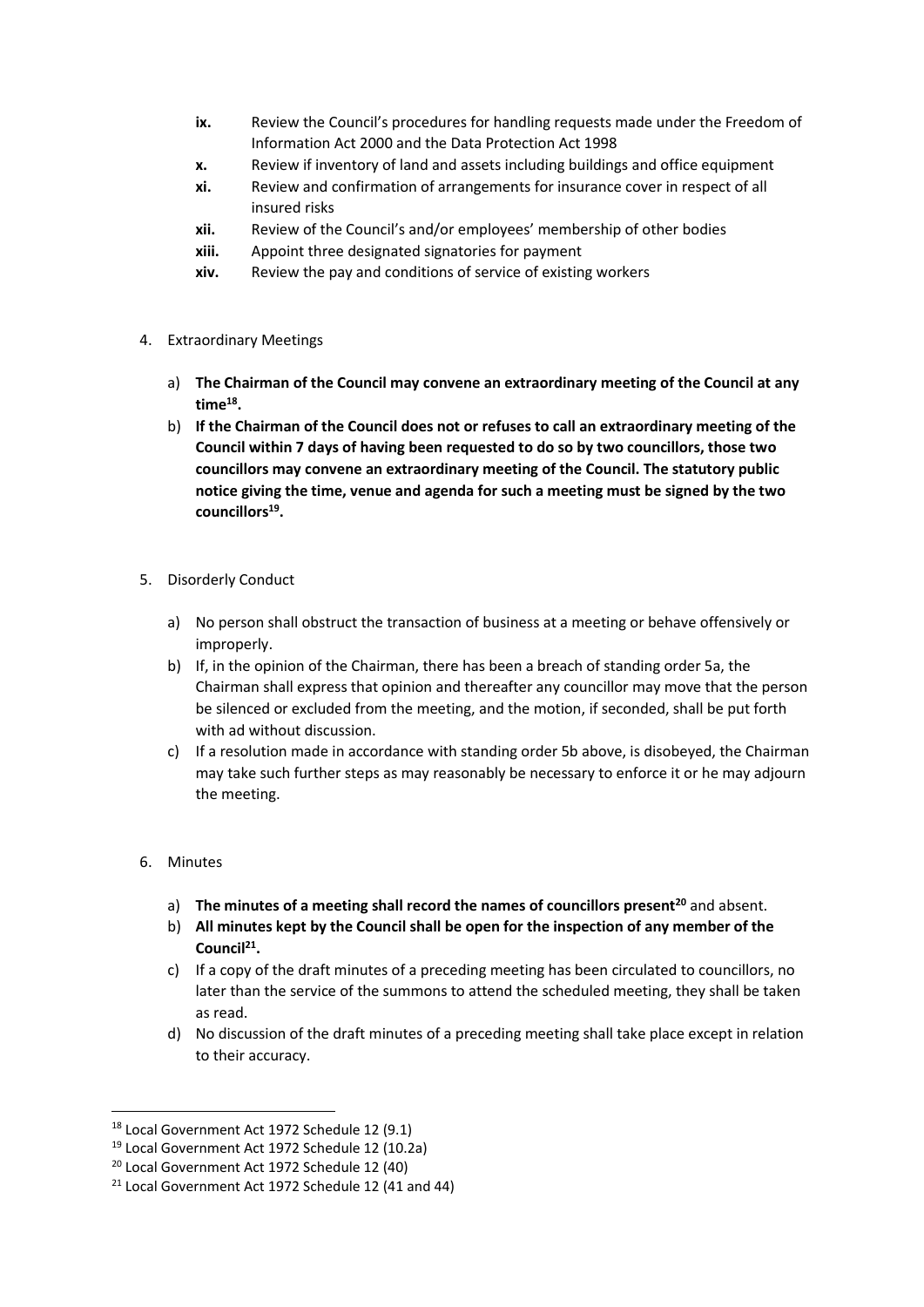- e) Minutes, including any amendment to correct their accuracy, shall be confirmed by resolution and shall be signed by the Chairman of the meeting and stand as an accurate record of the meeting to which the minutes relate.
- f) Upon a resolution which confirms the accuracy of the minutes of the meeting, any previous draft minutes or recordings of that meeting shall be destroyed.
- 7. Advisory Committees
	- a) The Council may appoint advisory committees comprised of a number of Councillors and non-councillors. Advisory committees may consist wholly of persons who are noncouncillors.
- 8. Code of Conduct
	- a) **All Councillors shall observe the Code of Conduct adopted by the Council.**
	- b) **The Code of Conduct shall apply to Councillors whenever they are acting in their capacity as a member of the Parish Council<sup>22</sup> .**
	- c) **Councillors must ensure that their Register of Interests is kept up to date and notify the Monitoring Officer within 28 days if becoming aware of any change in their Disclosable Pecuniary Interests<sup>23</sup> .**
- 9. Complaints
	- a) The Council shall deal with complaints of maladministration allegedly committed by the Council, or by an Officer, or member, following the Complaints Procedure.
- 10. Accounts and Financial Statement
	- a) All payments by the Council shall be authorised, approved and paid in accordance with the Council's financial regulations, which shall be reviewed annually.
	- b) The Responsible Finance Officer shall supply to each Councillors electronically before each meeting a statement summarising the Council's receipts and payments and balances held for that month. Half yearly and yearly statements will also be provided as appropriate.
	- c) The annual governance statement shall be presented to the Council for formal approval before 30 June.
	- d) Except as provided in paragraph 10e of this standing order or by statute, all accounts for payment and claims upon the Council shall be laid before the Council.
	- e) Where it is necessary to make a payment before t has been authorised before the Council, such payment shall be certified as to its correctness by the Clerk. Such payment shall be authorised by the Proper Officer for payment, with the approval of the Chairman or Vice-Chairman of the Council.
	- f) All payments ratified under paragraph 10e of this standing order shall be separately included in the next schedule of payments before the Council.

 $\overline{a}$ 

<sup>22</sup> Localism Act 2011 Section 27.2

<sup>&</sup>lt;sup>23</sup> Localism Act 2011 Chapter 7 (Section 34)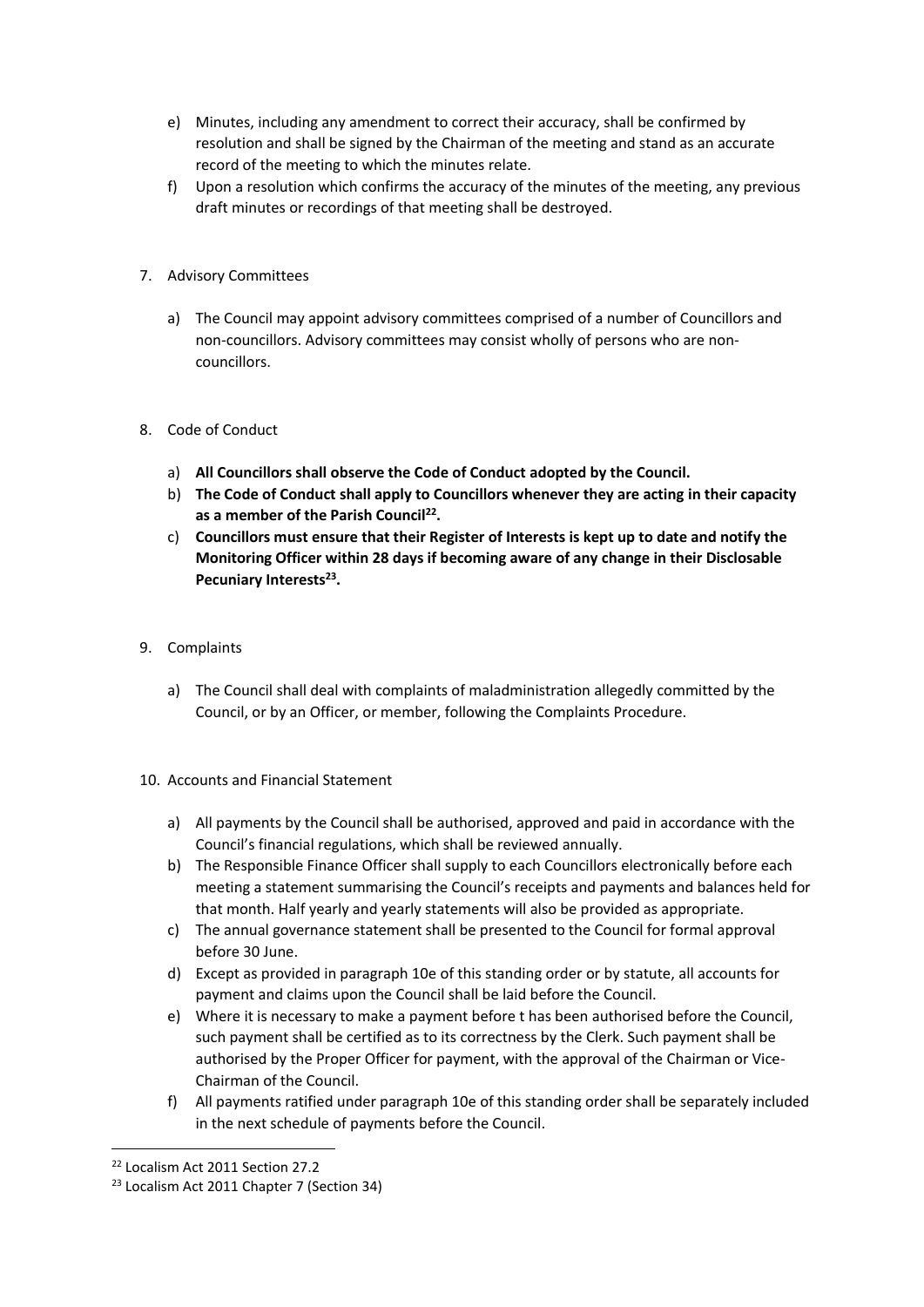- g) **The Council shall approve written estimates/precepts for the coming year at its meeting before the end of December<sup>24</sup> .**
- 11. Expenditure
	- a) Any expenditure incurred by the Council shall be in accordance with the Council's financial regulations.
	- b) **The Council's financial regulations shall be reviewed once a year.**
	- c) **Orders for the payment of money shall be authorised by resolution of the Council and signed by two members.**
	- d) **The Council's financial regulations may make provision for the authorisation of the payment of money in exercise of any of the Council's functions to be delegated to an employee<sup>25</sup> .**
- 12. Financial Matters
	- a) The Council shall consider and approve financial regulations drawn up by the Responsible Finance Officer, which shall include detailed arrangements in respect of the following:
		- i. The accounting records and systems of internal control
		- ii. The assessment and management of financial risks faced by the Council
		- iii. The work of the internal auditor and the receipt of regular reports from the internal auditor, which shall be required at least annually
		- iv. The inspection and copying by Councillors and local electors of the Council's accounts and/or orders of payments
		- v. Procurement policies (subject to standing order 12b below) including the setting of values for different procedures where the contract has an estimated value of less than £50,000.
	- b) **Any proposed contract for the supply of goods, materials, services and the execution of works with an estimated value in excess of £50,000 shall be procured on the basis of a formal tender as summarised in standing order 12c below.**
	- c) Any formal tender shall comprise the following steps:
		- i. A public notice of intention to place a contract to be placed in a local newspaper
		- ii. A specification of the goods, materials, services and the execution of works shall be drawn up
		- iii. Tenders are to be sent, in a sealed marked envelope, to the Proper Officer by a stated time and date
		- iv. Tenders submitted are to be opened, after the stated closing date and time, by the Proper Officer and at least one member of the Council
		- v. Tenders are then to be assessed and reported to the appropriate meeting of the Council or Committee
	- d) The Council is not bound to accept the lowest tender, estimate or quote.
	- e) **Where the value of a contract is likely to exceed £138,893 (or other threshold specified by the Office of Government Commerce from time to time) the Council must consider whether the Public Contracts Regulations 2006 (S1 No.5 as amended) and the Utilities**

 $\overline{a}$ 

<sup>24</sup> Local Government Finance Act 1992 Section 41

<sup>&</sup>lt;sup>25</sup> Accounts and Audit (England) Regulations 2011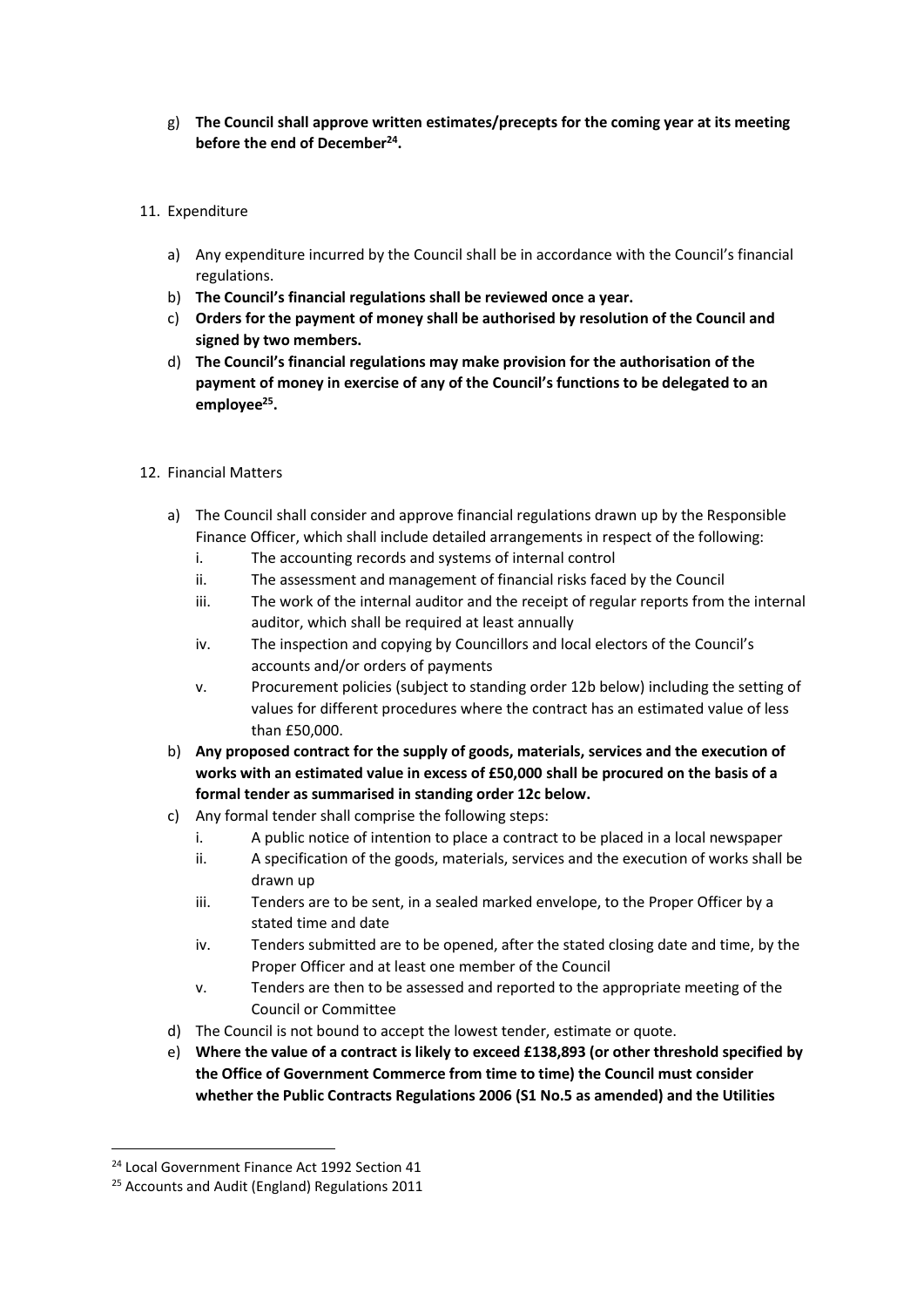## **Contracts Regulations 2006 (S1 No.6 as amended) apply to the contract and, if either of those Regulations apply, the Council must comply with EU procurement rules.**

### 13. Proper Officer

- a) The Council's Proper Officer shall be the Clerk. The Council's Proper Officer shall do the following:
	- i. **Sign and serve on Councillors by delivery or post at their residences a summons confirming the time, date, venue and the agenda of a meeting of the Council at least 3 clear days before the meeting<sup>26</sup> .**
	- ii. **Give public notice of the time, date, venue and agenda at least 3 clear days before a meeting of the Council (provided that the public notice with agenda of an extraordinary meeting of Council convened by Councillors is signed by them)<sup>27</sup>**
	- iii. Send an invitation to attend a meeting of the Council and an agenda to District and County Councillors
	- iv. Make available for inspection the minutes of meetings
	- v. Retain a copy of every Councillor's Register of Interests, include these on the Council website and make them available for inspection
	- vi. Arrange for the prompt authorisation, approval and instruction regarding any payments to be made by the Council in accordance with the Financial Regulations
	- vii. Forward to the Council every planning application received within 72 hours of receipt by email setting out particulars including date received, name of applicant, place to which application relates and summary of nature of application
	- viii. Receive and send general correspondence and notices on behalf of the Council except where there is a resolution to the contrary
	- ix. Manage the organisation, storage of access to information held by the Council in paper and electronic form
	- x. Process all requests made under the Freedom of Information Act 2000 and Data Protection Act 1998, in accordance with and subject to the Council's procedures relating to the same.
	- xi. **Receive and retain declarations of acceptance of office from Councillors<sup>28</sup>**
	- xii. **Convene a meeting of full Council for the election of a new Chairman of the Council, occasioned by a casual vacancy in his office, in accordance with standing order 13ai above**
	- xiii. Arrange for legal deeds to be signed by two Councillors and witnessed
	- xiv. **Receive and retain copies of byelaws made by other local authorities**
	- xv. A copy of these standing orders shall be given to each member by the Clerk upon delivery to them of the members declaration of acceptance of office and written undertaking to comply with the Code of Conduct adopted by the Council
- 14. Execution and Sealing of Deeds
	- a) A legal deed shall not be executed on behalf of the Council unless the same has been authorised by a resolution.

<sup>26</sup> Local Government Act 1972 Schedule 12 (10.2b)

<sup>27</sup> Local Government Act 1972 Section 100 (2)

<sup>&</sup>lt;sup>28</sup> Local Government Act 1972 Section 225 (1)